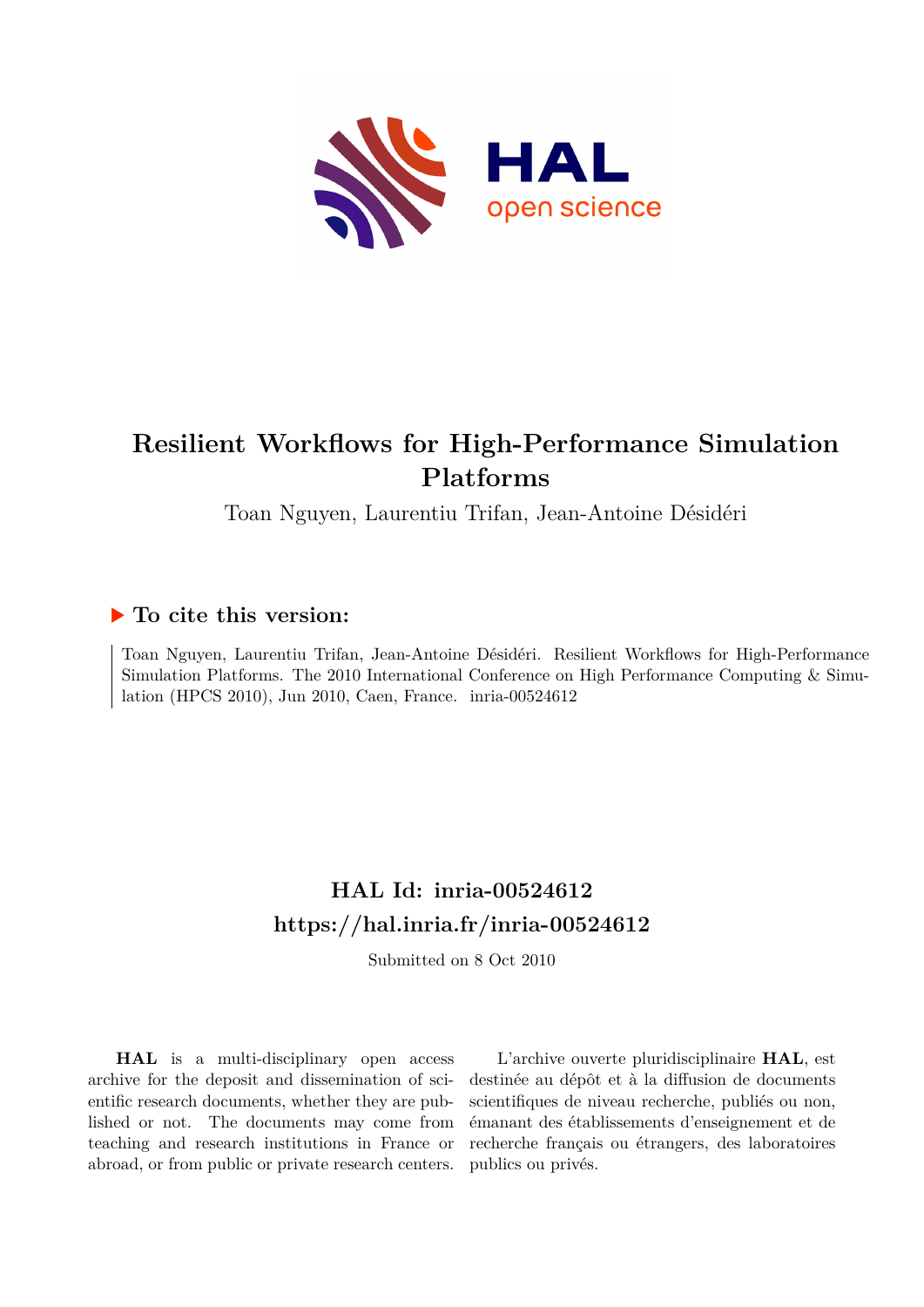# **Resilient Workflows for High-Performance Simulation Platforms**

Toàn Nguyên, Laurentiu Trifan and Jean-Antoine Désidéri *INRIA, 655, Av. de l'Europe, Montbonnot, FR-38334 Saint-Ismier (France) Toan.Nguyen@inrialpes.fr* 

## **ABSTRACT**

*Workflows systems are considered here to support largescale multiphysics simulations. Because the use of large distributed and parallel multi-core infrastructures is prone to software and hardware failures, the paper addresses the need for error recovery procedures. A new mechanism based on asymmetric checkpointing is presented. A rule-based implementation for a distributed workflow platform is detailed.* 

**KEYWORDS:** Fault-tolerant computing; Large-scale scientific computing; parallelization of simulation; workflow systems.

# **1. INTRODUCTION**

During the last decade, the e-science sector has shown a growing interest in workflows [1, 4, 14, 16]. It has extensively used a dataflow approach for the processing of large numeric data sets [5, 6, 7, 17].

Large-scale multiphysics applications, e.g., aircraft flight dynamics simulation that takes into account aerodynamics and structural loads, are considered today fundamental by aircraft manufacturers in order to gain leading position on highly competitive innovative markets world-wide. The same goes for mobile phones manufacturers.

Not only are organizational problems put forward, because of the risk-sharing partnerships that are often implemented, but technological and scientific challenges are addressed because verification and validation of numeric models are necessary in order for virtual prototypes to allow drastic reduction in time-to-market design [2, 8].

Multiphysics approaches are considered here to better combine and synchronize the intricate relationships

between the various disciplines that contribute to the integration of complex new products, e.g., acoustics, electromagnetics and fluid dynamics in aircraft design [7, 5].

High-performance computing also opens new perspectives for complex products definition, design and tuning to market needs [9]. However, high-performance computing platforms also raise new challenges to computer scientists to fulfill the design bureaus requirements, e.g., the management of petascale volumes of data, the management of distributed teams collaborating on large and complex virtual prototypes, using various remote computerized tools and databases, etc [1, 11].

This paper focuses on the design of distributed workflows systems that are used to define, deploy, configure, execute and monitor complex simulation and optimization applications. It emphasizes the need for resilient workflows. It does not consider hardware and system-level fault-tolerance. In a way similar to [7], it focuses on a generic approach to handle applicationlevel failures, namely the implementation of resilient workflows. In that sense, it copes with the byzantine application processes as described elsewhere in the literature [6].

Section 2 deals with dynamic workflows. Section 3 presents resiliency for workflows, including faulttolerance, resiliency, and checkpointing issues: two approaches are described, namely bracketing checkpoints and asymmetric cascading checkpoints. Section 4 deals with implementation issues in connection with an ongoing project on distributed multidiscipline optimization platforms. Section 5 is a conclusion.

#### **2. RESILIENT WORKFLOWS**

Multiphysics design includes several disciplines and various tools that pertain to each particular expertise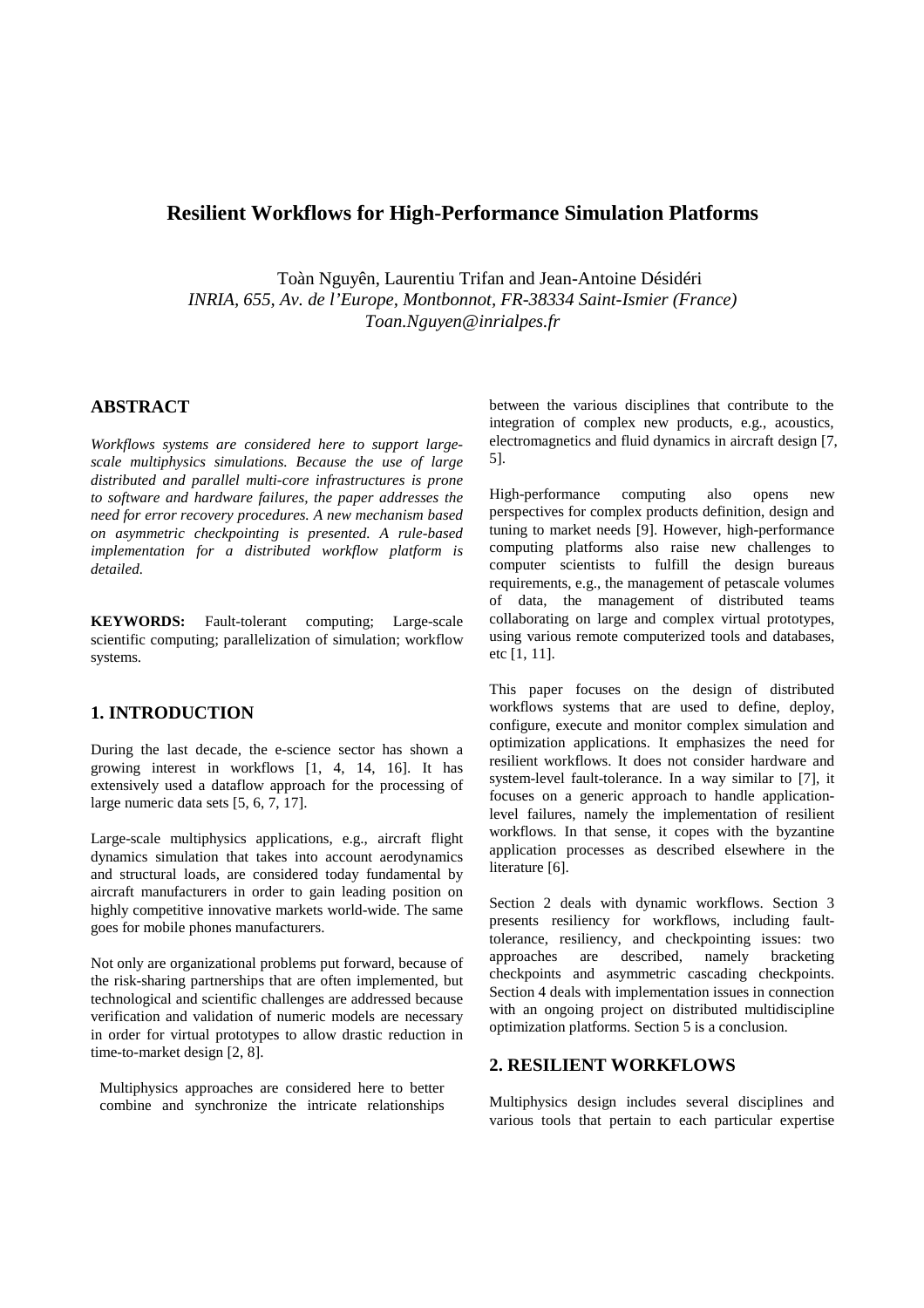involved. This includes CAD tools, meshers, solvers, analyzers and optimizers, which in turn are used to modify the meshes in iterative and incrementally optimized design processes (Figure 1).

Pause, resume, abort facilities are required in distributed workflow systems to update input parameters for the simulation and optimization processes.

This calls for dynamic logging mechanisms, interleaved checkpoints management, distributed pause, resume and abort mechanisms. They can be used also as building blocks to support resiliency.



**Figure 1. Optimization Workflow.** 

Past research in distributed systems tells us that distributed recovery algorithms are implemented using partial order among checkpoints.

This guarantees that the executing application codes can be paused and resumed after dynamic parameter updates by the users. It also guarantees that the executing applications can be restored after system or application failures. The whole workflow systems, including the running applications, are then qualified here *resilient workflows*. This departs from fault-tolerance, which is restricted here only to hardware, system and communication failures. In this case, it concerns *faulttolerant workflows*.

In case of erratic application behavior, it is also clear that the users can invoke these services to abort them as well as pause and later update the execution parameters to restart the simulation processes.

The infrastructure required to implement these services can benefit from the appropriate functionalities developed in existing grid middleware, e.g., Globus, UNICORE, gLite [12, 13]. Also, high-performance visualization tools like parallel display walls can be interfaced with the workflow systems, e.g., CUDA programming tools on GPU-clusters, to compare various design alternatives in real-time.

#### **2.1. Fault-Tolerant Workflows**

Because distributed systems are potentially faced with unexpected hardware and software failures, adequate mechanisms have been devised to handle recovery of running systems, software and applications.

Checkpoint and restart mechanisms are usually implemented using the local ordering of the running processes. This implies that the safe execution of all the running processes is not guaranteed, i.e., there is no way a randomly aborted distributed process can be restored in a consistent state and resume correctly. The solution would be to use a global synchronization and clock, which is practically unfeasible and very constraining.

Design, simulation and optimization applications bear specificities that require less stringent mechanisms than transaction systems. Design is a stepwise process that does not require global synchronizing, except when, and only when, dynamic update propagation is required. This can be executed during limited time periods and does not impair the usual stepwise approach.

The same goes for simulation and optimization, where long duration processes are executed, which can invoke many composite components. These components may be invoked by sub-workflows. They bear a similar nature: global synchronization is not required, only synchronization for composite sub-workflows with their running components. Even so, asynchronous executions using pipelining of intermediate results can be devised.

For example, the wing optimization workflow depicted in Figure 2 can use the following checkpoints:

•C0 and C1 to save the paraOMD2meters and the optimization results

•C2 and C3 to save the individual solutions (alternatively, C'3 can save the results)

•C4 and C5 to save the individual solutions geometry variants (the forms)

•C6 and C7 to save the various flight regimes results (C'7 if the database is saved)

•C8 and C9 to save the results of the various solvers executions (and C'9 to save the database)

They are called here *bracketing checkpoints* (Section 3.3).

Should some random hardware and software failure occur, it is easy to see that each optimized solution (called here "Individual") computed so far is saved, corresponding to every geometry (called here "Form"), every flight "Regime" and every "Solver" computation is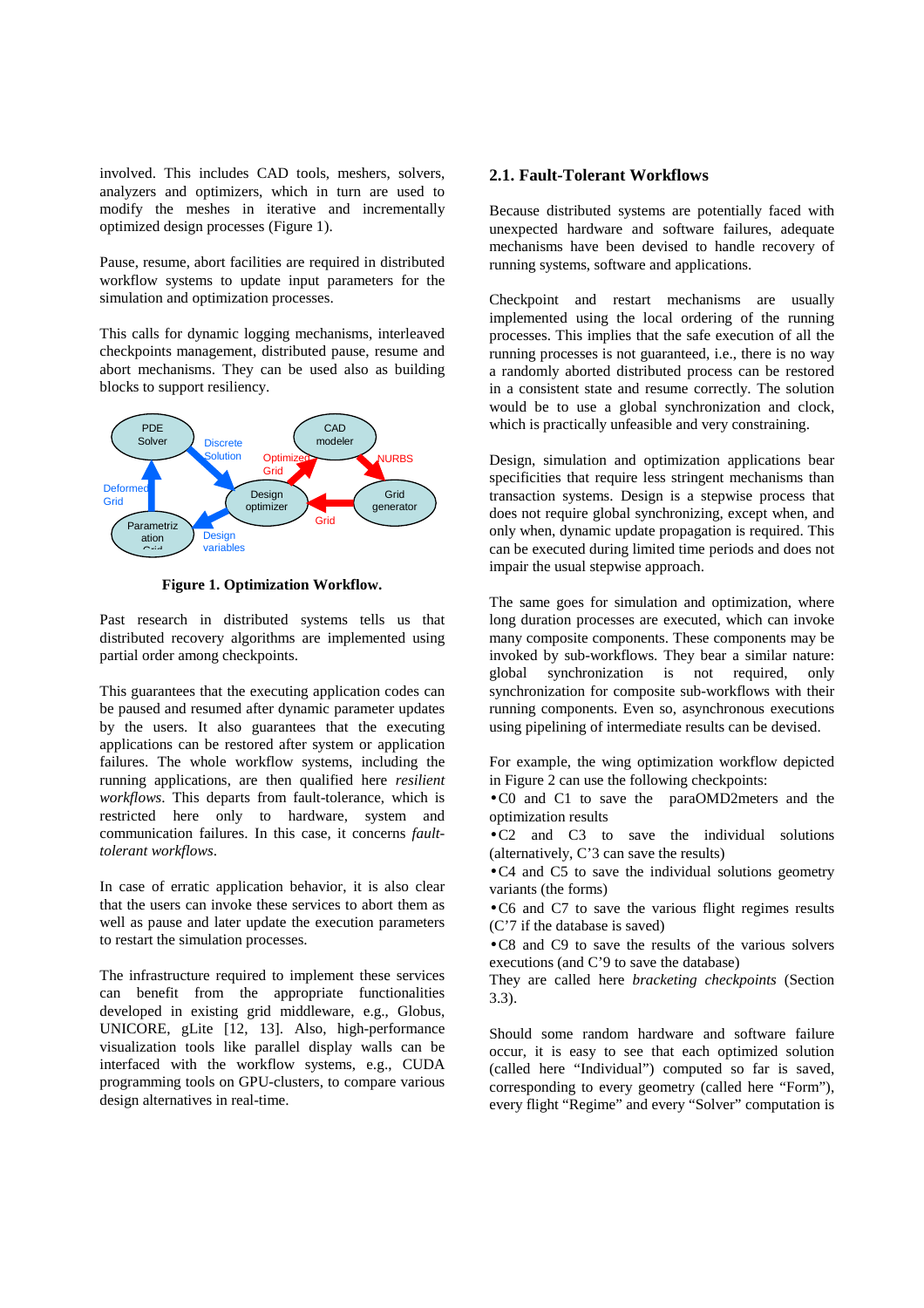saved. This minimizes the process of resuming the optimization workflow when aborted due to some external cause. This is an implementation of faulttolerance.

For example, the checkpoint C6 supports the resuming of the composite and parallel sub-workflow "Regimes". The latter can be restarted entirely or partially if some of its component "Solvers" resumed correctly. Their results are checkpointed by C9 and alternatively C'9 if they are stored in the database DB Perf (Figure 2).

#### **2.2. Resiliency**

Resiliency differs from fault-tolerance because it is related to the ability of the applications to survive to unpredictable behavior.

In contrast with fault-tolerant workflows which can survive hardware and system failures, using ad-hoc bracketing by checkpointing mechanisms (Section 3.3), resilient workflows need to be aware of the application structure to implement automated survival procedures. These procedures can use the bracketing of subworkflows also, but in addition, they need specific logging of the workflow component operations and parameters to restore incrementally previous states and resume partially their operations (Figure 3).

#### **2.3. Bracketing Checkpoints**

Thus, checkpoints must be inserted in the workflow composite hierarchy. They can bracket critical parts of the hierarchy, e.g., the most demanding CPU components (unsteady flow calculations over a 3D wing model, for example) and the following optimization components which might be less CPU demanding, but are fundamental to the application because they allow for the comparison of various optimized solutions. This scheme is called *bracketing checkpoints*.

Further, parallel branches of the workflow that failed need later to be re-synchronized with the branches that resumed correctly. This requires that the results of the successful branches are stored for further processing with the failed branches results, if they resume correctly later. Otherwise, these results are discarded if the failed branches never succeed. Because there is no awareness of the successful branches on the possible failures of parallel branches in the workflow, time-out and synchronization signals must be exchanged on a regular

basis to notify each branch of the current state of the others: alive or not responding.

#### **2.4. Resiliency Procedure**

An iterative process is implemented that chooses a particular checkpoint and executes several steps forward. If the application does again behave erratically, it is supposed to be stopped by the user. The checkpoints are then chosen further backward in time in the workflow execution and the application is then again partially resumed with updated parameters or pre-specified user operations (Figure 3). This resiliency mechanism iterates until the workflow resumes correctly or is aborted.

For example, if the "Regimes" component workflow fails for some unpredictable reason, the resiliency process will restore the workflow state at checkpoint C6 (Figure 3). This means that all solvers calculations for the current individual solution will be restarted. Note that some particular solver computations that resumed correctly so far for the current individual solutions are already saved at checkpoint C9.

Should this process fail again for some reason, the resiliency mechanism will step backwards to checkpoint C4. This means that the whole geometry calculations for the current individual solution will be restarted. Note that the computations already finished for other individuals are not affected and have been saved at checkpoints C9, C7, C5 or C3 if no synchronization barriers have been defined.

Should again the whole "Regime" component workflow fail, the resiliency mechanism will step backwards again to checkpoint C2, which means that the whole geometry, regimes and solvers computations will be restarted for the current individual solution being processed.

## **2.5. Asymmetric Checkpoints**

Because bracketing checkpoints might also incur a large overhead when used in composite workflows, their occurrence must be fine-tuned to each particular application workflow.

For example, the checkpoints C0, C2, C4 and C6 which store the state and data relevant to the component workflows "Optimize", "Individuals", "Forms" and "Regimes" in Figure 3 are redundant with the checkpoints C1, C3, C5 and C7.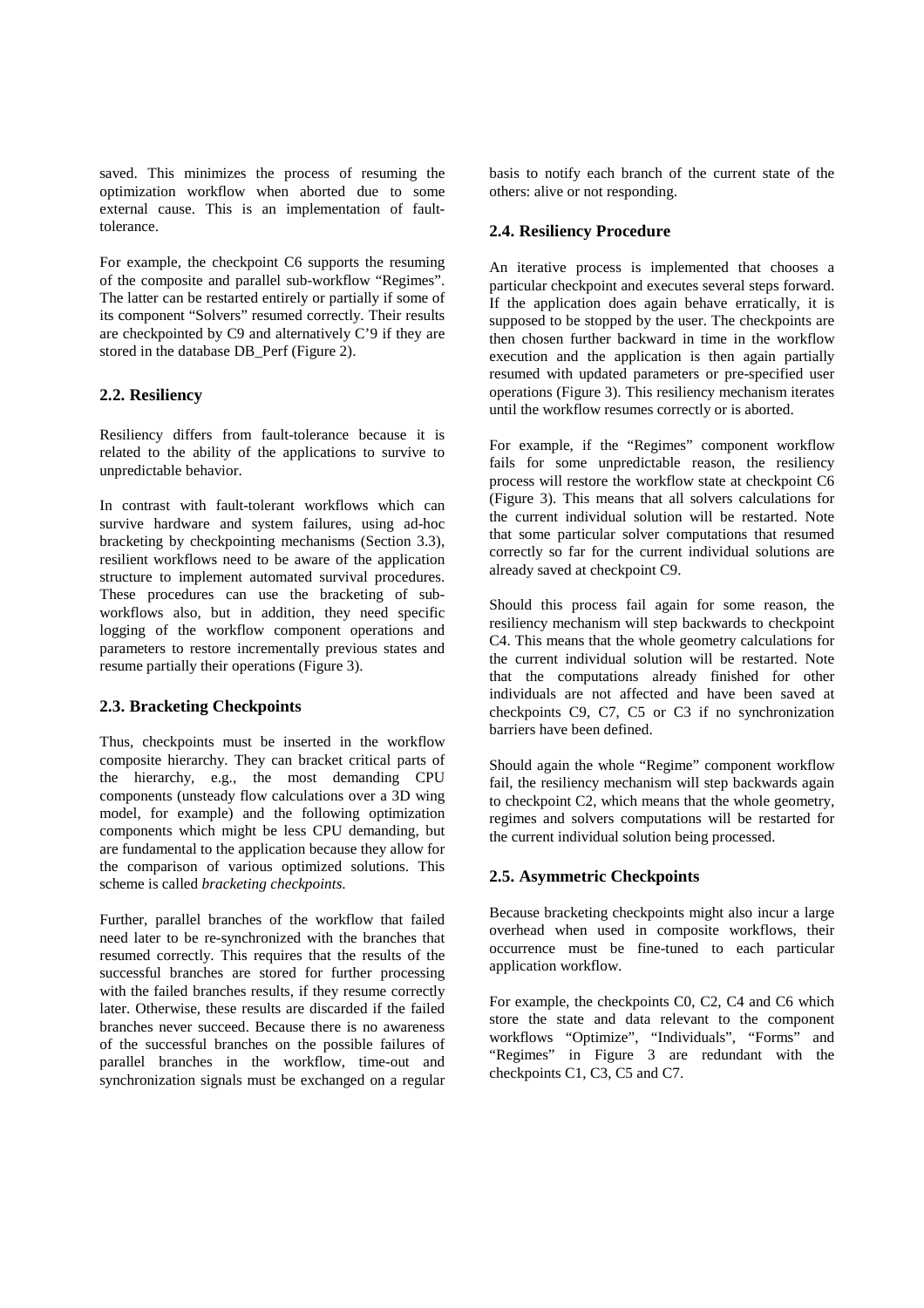Indeed, should a failure occur in a component workflow, e.g. "Regime", the preceding checkpoint C6 will be used to restore the application in a safe state. It is therefore redundant to insert the checkpoint C8, except if the "Configuration" and "Read\_DB" tasks are critical.

An appropriate placement mechanism must therefore be implemented to optimize the recovery procedure and minimize the checkpoints overhead for running applications.

An asymmetric scheme has been designed to handle this problem. Opening checkpoints, e.g., checkpoints inserted prior to critical tasks (e.g., C2, C4, C6) are paired with closing checkpoints of component workflows that are not immediate children of the parent component workflow. This avoids redundant checkpoints.



**Figure 3. Resilient Workflow: Iterative Recovery.** 

This scheme is called *asymmetric cascading checkpoints*. It is particularly useful when multiple instances of component workflows are defined, e.g., in the example above, the "Regime" task is defined as a multiple instance composite component. This means that there may exist several instance of the "Regime" component workflow executing at the same time in parallel for a specific Form instance of workflow (and for a specific "Individual" solution). In the example above, the tasks "Forms", Individuals are also multiple instance composite components.

#### **2.6. Heuristic Rules**

We assume in the following that "join" operations are those that require several input datastreams to execute. Similarly, we assume that "fork" operations are those that output their results on several datastreams. They model generic tasks that execute application codes. We also consider "remote" and "local" operations. We do not distinguish between parallel and sequential implementations of the operations.

Further, we consider in the following that the "specified" operations are those operations or workflow tasks that are marked by the application designers or the users as requiring a specific treatment in the following heuristic procedure.

The specific characterization of the marked tasks is implemented by raising an exception that invokes a specific treatment that departs from the standard heuristic rules. An example of such exception is the backup of a particular intermediate result after processing by a large CPU intensive task or the back up of the result of a task producing petascale volumes of data. Workflow management systems usually provide powerful exception handling functionalities that can be used to implement this kind of "specified" operations management, e.g., YAWL [14].

This enables the designers and users to adapt the execution of the workflow depending on their specific knowledge and expertise. This is a prerequisite for the effective implementation of the workflows based on previous runs and casestudies involving petaflops and petabytes of data. Some automated learning procedure could eventually be designed to support this kind of feedback.

The recovery procedure implements a heuristic approach based on the following rules:

- R1: no output backup for specified join operations
- R2: only one output backup for fork operations

- R3: no intermediate result backup for user- specified sequences of operations

- R4: no backup for user-specified local operations
- R5: systematic backup for remote inputs

To improve performance, these rules can be tuned by the application designers to fit their specific requirements. This includes specified operations that are deemed CPU intensive and data transfer intensive.

They can also be altered or ignored by load-balancing strategies if appropriately authorized by the designers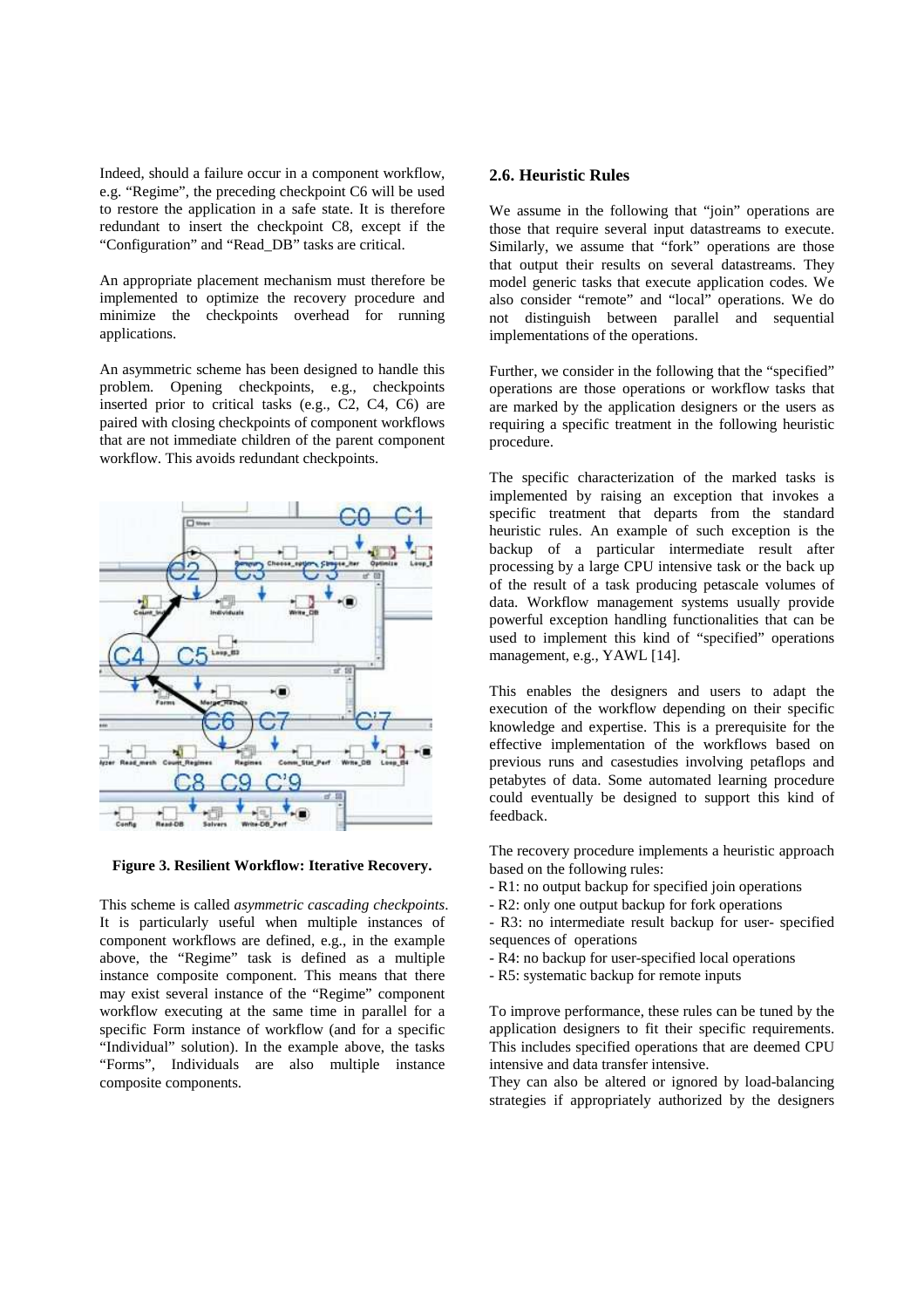and users, and if global and local policies make this mandatory, e.g., preemptive local strategies.

Based on these rules, the example illustrates the asymmetric cascading checkpoints on an unfolded workflow (Figure 4). Two remote execution sites are considered: Site a (white colored tasks) and Site b (red colored tasks).



**Figure 4. Asymmetric Checkpoints.** 

When it is not modified and tuned by the designers, the result of the asymmetric cascading checkpoints procedure results in seven unnecessary checkpoints which are deleted, thus leaving five remaining checkpoints: S0, S2, S4, S9 and L0.

#### **3. IMPLEMENTATION**

The approach implemented here uses the YAWL workflow management system. It is one of the few workflow systems to be defined with a sound formal semantics [18]. It is designed to combine grid and distributed computing through a middleware with scientific computing using a mathematical problem solving environment. It thus provides an e-Science infrastructure as a high-performance platform for largescale distributed data and CPU intensive applications. Validation of the platform is through industrial testcases concerning car aerodynamics and engine valves and pipes optimization.

The approach wraps the existing applications codes, e.g., optimizers and solvers, with Web services that are invoked for remote execution when required. When software components are local, they are invoked through shell scripts that in turn trigger the appropriate software. This script invocations are natively implemented in the YAWL workflow system for automated execution of application tasks. Parameters passing to the software invoked are defined by standard YAWL protocols. Results are similarly transferred back to YAWL by the application software through scripts callbacks for later

use by other tasks in the workflow. Dynamic interactions through user-definable forms are also standard in YAWL, which support parameter initializations, dynamic interactions with the executing applications and ad-hoc execution features, e.g., dynamic introduction of new exceptions, flow control, etc .

This is extended to the checkpointing and resiliency procedures which are defined by standard YAWL workflow tasks. They are inserted appropriately in the workflow definition, in compliance with the specific scheme adopted, i.e., bracketing scheme or asymmetric cascading scheme (Section 2).

The invocations of the various tasks in the workflow by other tasks are specific YAWL invocations through shell scripts if the tasks are local. They are invoked by Web Services if the tasks are remote. Data and task parameters and descriptions are uniformly exchanged as XML schemas.

A platform supporting these features is developed for the OMD2 project [21] by a consortium that includes twelve academic and industry partners, including a major international car manufacturer leading the project. OMD2 is an acronym for Distributed Multi-Discipline Optimization.



**Figure 5. OMD2 Distributed Optimization Platform.** 

The goal is to develop a high-performance distributed environment for simulation and multidiscipline optimization in complex design projects. The distributed platform uses the ProActive middleware for resource allocation and scheduling of tasks [19]. The tasks invoke software codes that collaborate and include Matlab, Python and Scilab scripts [20], the OpenFOAM software for solver components and mesh generation, the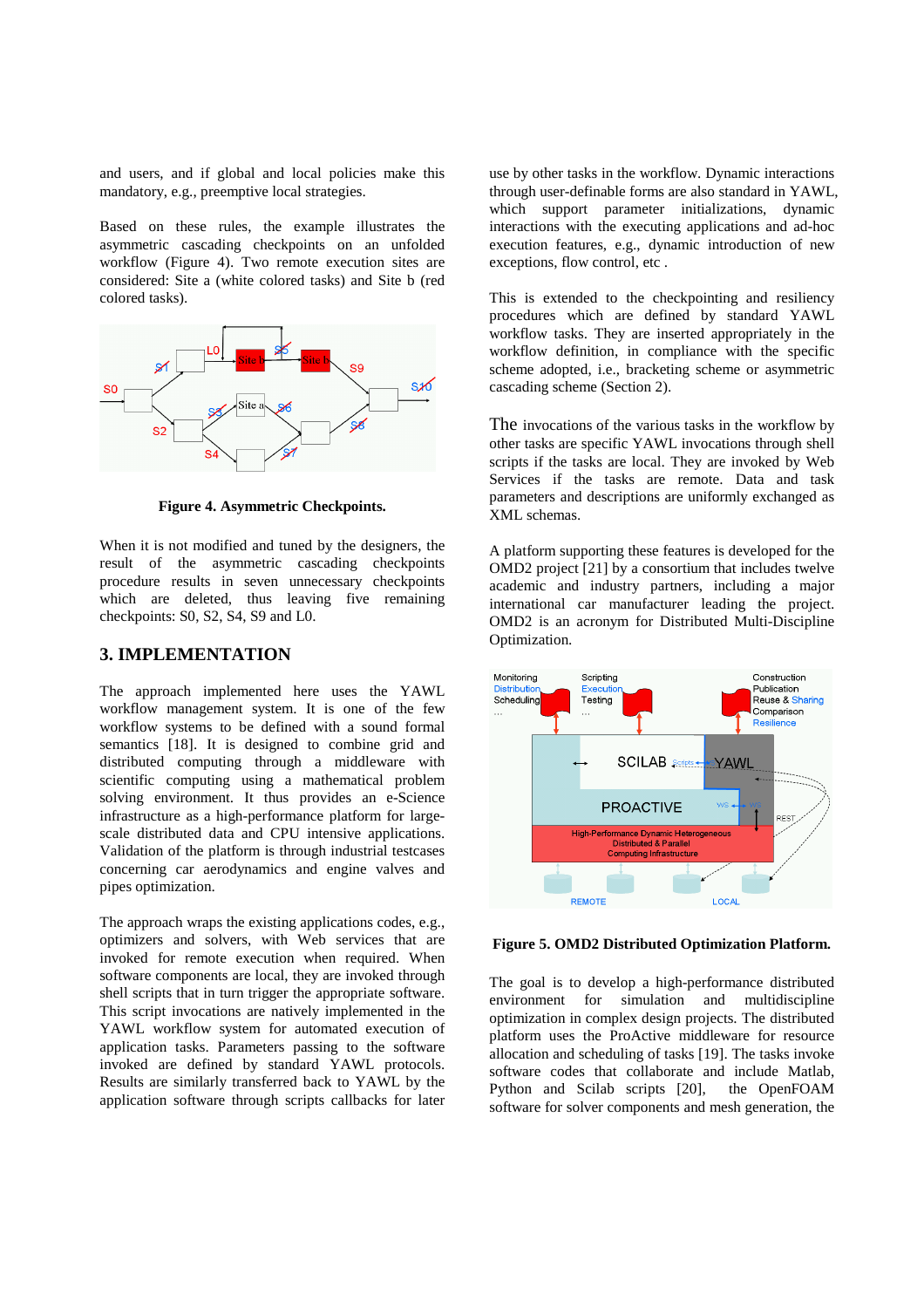ParaView software for data visualization and manipulation, optimization software developed by the project partners, as well as commercial CAD tools, e.g., CATIA v5 and STAR-CCM+ (Figure 6).

YAWL is used for defining incrementally composite workflows, as well as the sharing and reuse of the various software that form the applications. These can interact with the users through sophisticated exception handling mechanisms and interact with each other using Web services (Figure 5). This is also used for implementing the resilience and fault-tolerance features described in the previous sections (Section 2).

Because the workflow engine supports natively dynamic interactions with software through Web Services and shell scripts, it communicates with the ProActive engine using specific services for distributed resource allocation and scheduling. Similarly, interactions with OpenFOAM, ParaView, Python, the Matlab and Scilab numeric computation software are based on shell script invocations for the execution of all local application codes and YAWL users.

# **4. CONCLUSION**

Distributed infrastructures exhibit potential hazards to the executing processes, due to unexpected hardware and software failures. This is endangered by the use of distributed high-performance environments that include very large clusters of multi-processors nodes. This requires fault-tolerant workflows systems. Further, erratic application behavior requires dynamic user interventions, to adapt execution parameters for the executing codes and

#### **REFERENCES**

- [1] Y.Simmhan et al. "Building the Trident Scientific Workflow Workbench for Data Management in the Cloud". Proc. 3rd Intl. Conf. on Advanced Engineering Computing and Applications in Science. ADVCOMP'2009. Sliema (Malta). October 2009.
- [2] A. Abbas. "High Computing Power: A radical Change in Aircraft Design Process". Proc. 2nd China-EU Workshop on Multi-Physics and RTD Collaboration in Aeronautics. Harbin (China) April 2009.
- [3] IEEE TCSC Workflow Management in Scalable Computing Environments. http://www.swinflow.org/tcsc/wmsce.htm
- [4] T. Nguyên, J-A Désidéri "Dynamic Resilient Workflows for Collaborative Design". Proc. Intl. Conference on Cooperative Design, Visualization and Engineering.

to run dynamic application re-configurations. This requires resilient workflow systems.

This implies applications roll-back to appropriate checkpoints, and the implementation of survivability procedures, including fault-tolerance to external failures and resiliency to unexpected application behavior.

Asymmetric cascading checkpoints are presented here to effectively support the resiliency procedure. In order to minimize the overhead incurred by the checkpointing and logging of the workflow operations, a heuristic is presented that uses tunable rules to adapt the resiliency procedure to the application requirements and to comply with the computing infrastructures.

Oen issues are currently under investigation: the impact of the rule ordering on the resilience performance in case of application restart, the impact of user defined rules inserted in the default rule set, the impact of application characteristics (CPU and data intensive) on the expected resilience overhead/application performance ratio.

## **ACKNOWLEDGEMENTS**

This work is the result of the authors' contributions to: the AEROCHINA2 project of the EC, supported by the "Transport including Aeronautics" program of the FP7, contract n°ACS7-GA-2008-213599 and the OMD2 project ("Optimisation Multi-Disciplines Distribuée") of the French National Research Agency (ANR), grant n°ANR-08-COSI-007-07, program COSINUS ("Conception et Simulation").

 CDVE2009. Luxemburg. LNCS 5738. Springer. September 2009.

- [5] B. Abou El Majd, J.-A.Désidéri, and R. Duvigneau. "Multilevel strategies for parametric shape optimization in aerodynamics". European Journal of Computational Mechanics 17, 1–2 (2008).
- [6] D. Mogilevsky et al. "Byzantine anomaly testing in Charm++: providing fault-tolerance and survivability for Charm++ empowered clusters". Proc.  $6<sup>th</sup>$  IEEE Intl. Symp. On Cluster Computing and Grid Workshops. CCGRIDW'06. Singapore. May 2006.
- [7] G. Kandaswamy et al. "Fault-tolerant and recovery of scientific workflows on computational grids". Proc. 8<sup>th</sup> Intl. Symp. Cluster Computing and the Grid. 2008.